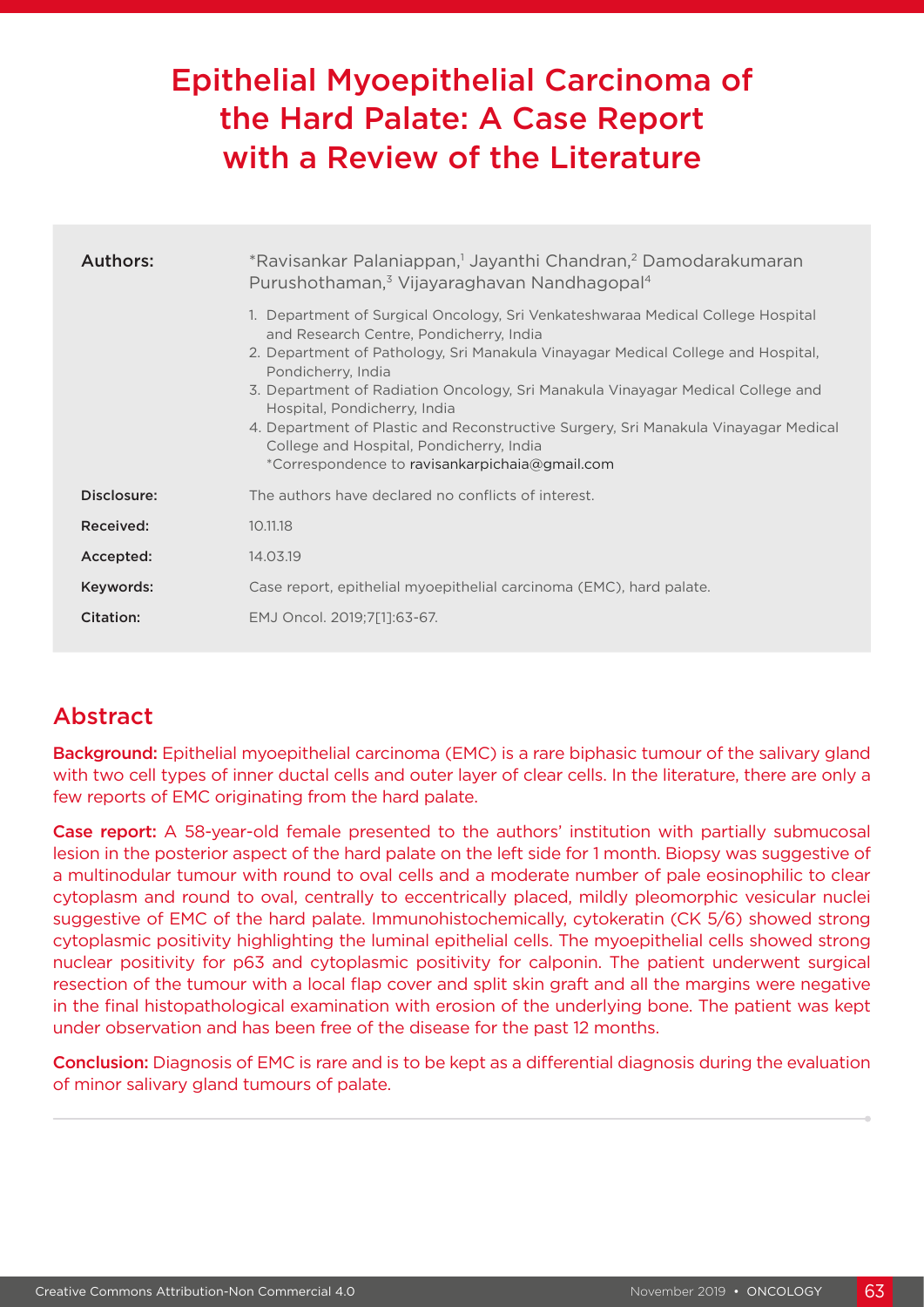# **BACKGROUND**

Epithelial myoepithelial carcinoma (EMC) was initially described by Donath et al.<sup>1</sup> and was previously referred to with various terminologies such as adeno-myoepithelioma, clear cell adenoma, or carcinoma. EMC is a rare biphasic tumour of the salivary gland with two cell types: an inner layer of duct lining cells and an outer layer of clear cells, which typically form double-layered duct-like structures.2 The tumour has a relatively low incidence, accounting for <1% of malignant salivary gland tumours.<sup>3,4</sup> This tumour arises most frequently in the parotid gland (80%), but lesions have also been reported in the submandibular glands (10%) and minor salivary glands (1%).<sup>5</sup> In the minor glands of the oral mucosa, EMC represents

approximately 5% of all salivary gland tumours.<sup>6</sup> Only a few case reports of EMC originating from the hard palate are present in the literature.<sup>7-17</sup> The authors herewith report this case for its rarity of the tumour in the hard palate.

#### CASE REPORT

A 58-year-old female presented to the oncology outpatient department with the complaint of ulcerative lesion in the upper palate of 1-month duration which was progressively increasing in size and was associated with occasional pain. Examination revealed a partially ulcerated submucosal lesion in the posterior aspect of the left side of the hard palate, 15 mm in front of the hard palate–soft palate junction, and not extending to the midline (Figure 1).



#### Figure 1: Clinical picture showing submucosal partially ulcerative lesion in the posterior aspect of the left side of the hard palate.

There were no significant palpable neck nodes. CT imaging identified thickening of the mucosa with underlying bone erosion, and there were no nodal metastases. The chest roentgenogram was normal.

Intraoral biopsy was performed, and the histopathological sections showed multinodular tumour with tumour cells arranged in an organoid fashion. The tumour was made up of round to oval cells with a moderate amount of pale eosinophilic to clear cytoplasm and round to oval, centrally to eccentrically placed, mildly pleomorphic vesicular nuclei, with few showing small prominent nucleoli. Focally luminal spaces lined by flattened cells were also noted, which were suggestive of EMC of the hard palate (Figures 2a and 2b). A diagnosis of EMC with predominance of myoepithelial clear cells was suggested. Immunohistochemistry was carried out to rule out other clear cell tumours of the salivary gland. Immunohistochemically, cytokeratin (CK 5/6) showed strong cytoplasmic positivity highlighting the luminal epithelial cells. The myoepithelial cells showed strong nuclear positivity for p63 and cytoplasmic positivity for calponin; however, staining for smooth muscle actin was negative (Figures 3a and 3b). Thus, the biphasic nature of the tumour was confirmed, and a diagnosis of EMC was established.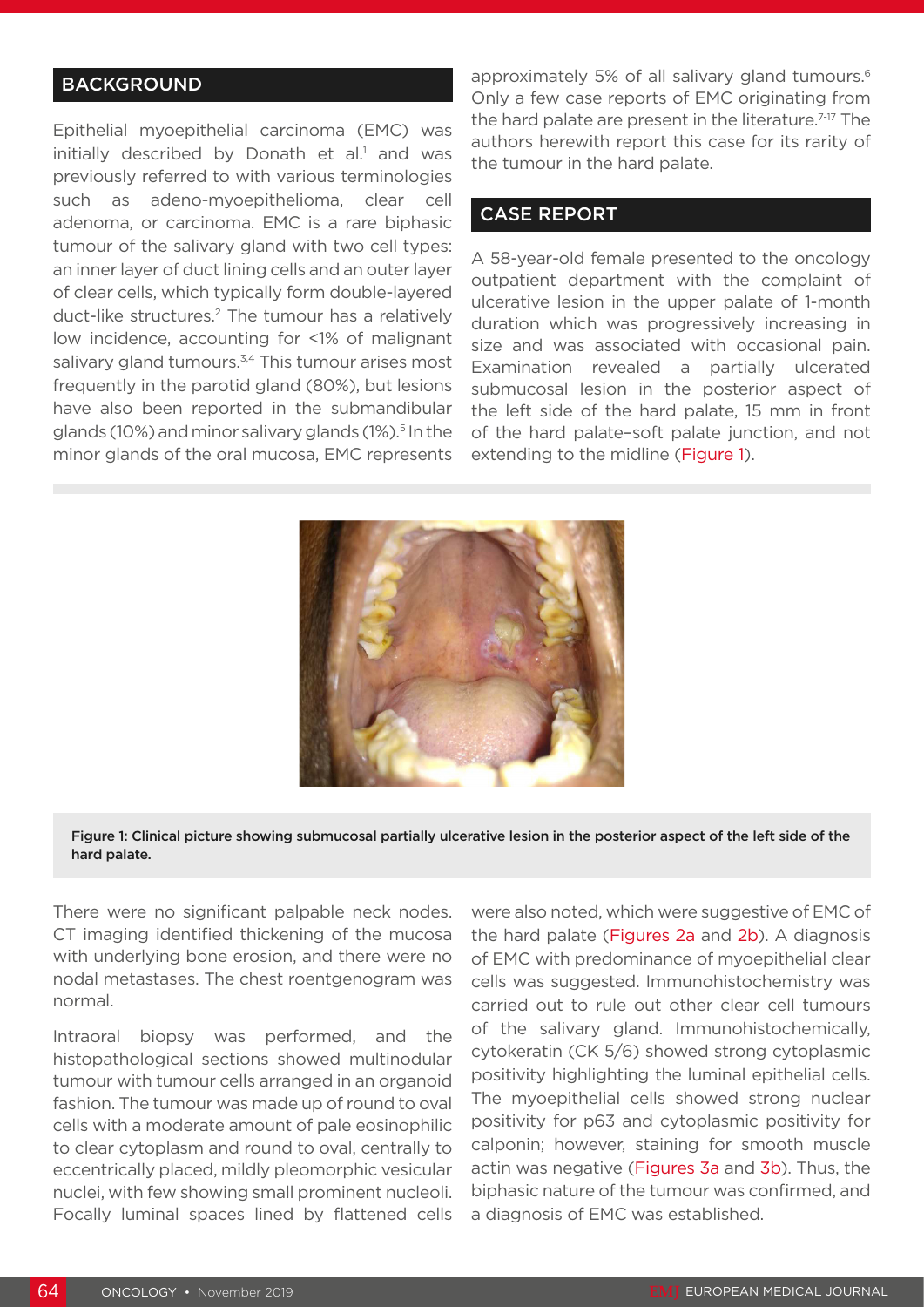



Figure 2: (A) photomicrograph showing epithelial component featuring duct like structures surrounded by clear myoepithelial cells (100X; haemotoxylin and eosin stain). (B) photomicrograph showing epithelial component featuring duct like structures lined by a single layer of cuboidal epithelium surrounded by clear myoepithelial cells.



Figure 3: (A) photomicrograph showing the immunohistochemistry of strong cytoplasmic positivity of cytokeratin (CK 5/6) (400X; haemotoxylin and eosin stain). (B) photomicrograph showing the immunohistochemistry of strong nuclear positivity of P63 (400X, haematoxylin and eosin stain).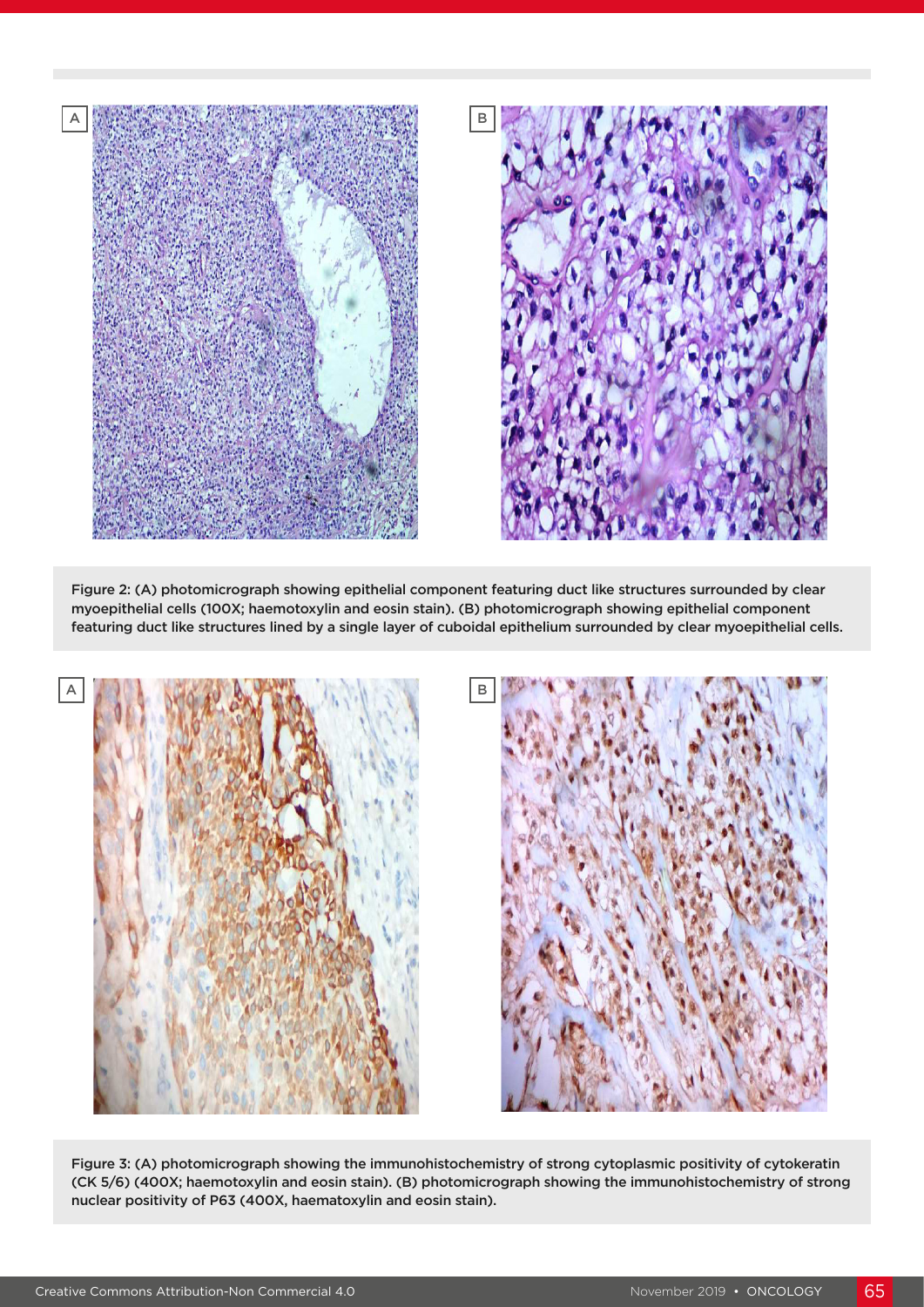The patient underwent surgical resection of the tumour through modified Weber–Ferguson incision and partial maxillectomy was conducted with 10 mm gross margins, with the frozen section of the margins being negative (Figure 2a). The reconstruction of the tumour was performed with local flap cover and split skin graft. The postoperative course of the patient was normal. The final histopathological report suggested that the tumour, with a size of 30x15 mm, and the microscopic and immunohistochemistry features were the same as the preoperative biopsy. All the margins were free of tumour and the bone was eroded by the tumour. After discussion in the multispeciality tumour board clinic, the patient was given the option of observation or adjuvant radiation and the patient opted for observation. The patient has been free of the disease for the past 12 months.

## **DISCUSSION**

EMC was defined as a solitary pathological diagnosis in 1991 by the World Health Organization (WHO).<sup>18</sup> The mean age of EMC patients is approximately 60 years and it affects females at a ratio of 1.5:1.0 with a mean tumour size of approximately 29 mm.<sup>19</sup> EMC is a low-grade malignancy, and highgrade or dedifferentiated EMC cases have rarely been reported. Some morphologically low-grade myoepithelial carcinomas behave aggressively. EMC is a malignant biphasic salivary-type tumour and the diagnosis is based on conventional light microscopy, confirmed by immunohistochemical and ultrastructural investigation. Histopathologically, the tumour is characterised by well-defined tubules with two cell types: an outer layer of myoepithelial cells with clear cytoplasm surrounding an inner lining of eosinophilic cuboidal epithelial cells resembling intercalated ducts.<sup>20</sup> In an observation made by Aydil et al. $21$  the most common malignancies in the hard palate are minor salivary gland tumours (60.6%), followed by benign mesenchymal tumours (15.2%), squamous cell carcinoma (12.1%), malignant melanomas (6.1%), lymphomas (3.0%), and sarcomas (3.0%).

Immunohistochemical diagnosis involves various criteria and studies have commonly reported positivity for epithelial markers including CK 7, 14, and 5/6; S100 protein; endothelial membrane antigen; and smooth muscle actin. Calponin and glial fibrillary acidic protein have also been reported to be sensitive markers of myoepithelial differentiation in salivary lesions. Furthermore, p63 has also recently become a widely-used marker for abluminal cells, in both basal and myoepithelial, showing nuclear immunoreactivity.<sup>20</sup> The tumour in this case was positive for p63 and calponin which helped in the conformation of the diagnosis. Recent molecular studies with PLAG1 and HMGA2 cellular rearrangements showed that 80% of EMCA arise from pleomorphic adenoma.<sup>22</sup>

EMC of the minor salivary glands are very rare and only a few cases have been reported with palatal origin.7-17 Most of the reported cases had painless and well-circumscribed masses associated with surface ulceration. There is no consensus as to the treatment of minor salivary gland EMC as the number of patients is too small to allow for controlled treatment trials. Tumour resection with negative surgical margin is the primary modality of the treatment. The role of adjuvant chemotherapy in EMC is not well documented. Seethala et al.<sup>19</sup> found that the recurrence rate of EMC was 36.3%, and survival rates were 93.5% and 81.8% for 5 and 10 years, respectively.

## **CONCLUSION**

In conclusion, diagnosis of EMC is rare and is to be borne in mind as a differential diagnosis during the evaluation of minor salivary gland tumours of the palate. The difficulty in establishing the pathological diagnosis implies the need for experienced pathologists and knowledge of immunohistochemical evaluation.

#### References

1. Donath K et al. [Diagnosis and ultrastructure of the tubular carcinoma of salivary gland ducts. Epithelial-myoepithelial carcinoma of the intercalated ducts]. Virchows Arch A Pathol Pathol Anat.

1972;356(1):16-31. (In German).

2. Politi M et al. Epithelial-myoepithelial